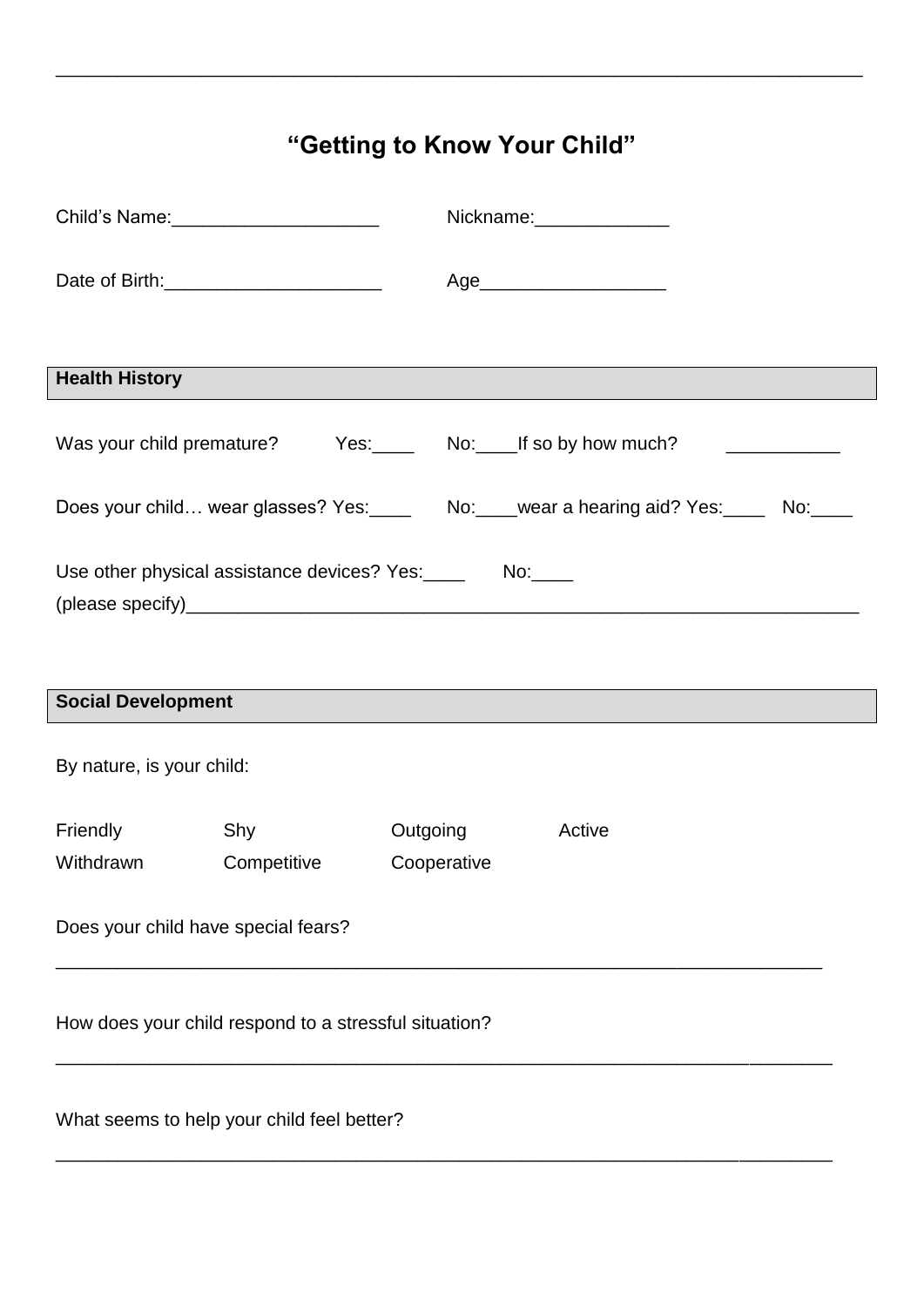|  |  |  | Has your child been in previous out of home settings? |  |
|--|--|--|-------------------------------------------------------|--|
|--|--|--|-------------------------------------------------------|--|

| What are your child's favourite toys/activities?                                                                                          |  |  |  |  |  |
|-------------------------------------------------------------------------------------------------------------------------------------------|--|--|--|--|--|
| Does your child have a security blanket/pacifier? _______________________________                                                         |  |  |  |  |  |
|                                                                                                                                           |  |  |  |  |  |
|                                                                                                                                           |  |  |  |  |  |
| <b>Family Data:</b>                                                                                                                       |  |  |  |  |  |
|                                                                                                                                           |  |  |  |  |  |
| Who lives with your child?                                                                                                                |  |  |  |  |  |
|                                                                                                                                           |  |  |  |  |  |
|                                                                                                                                           |  |  |  |  |  |
|                                                                                                                                           |  |  |  |  |  |
| (name child calls them or if they are deceased)                                                                                           |  |  |  |  |  |
| Other members of the household Brothers/Sisters (names & ages)                                                                            |  |  |  |  |  |
| ,我们也不能在这里的时候,我们也不能在这里的时候,我们也不能会在这里的时候,我们也不能会在这里的时候,我们也不能会在这里的时候,我们也不能会在这里的时候,我们也                                                          |  |  |  |  |  |
|                                                                                                                                           |  |  |  |  |  |
| <u> 1989 - Johann Stoff, deutscher Stoffen und der Stoffen und der Stoffen und der Stoffen und der Stoffen und de</u><br><b>Toileting</b> |  |  |  |  |  |
| For bowels?___________                                                                                                                    |  |  |  |  |  |
| How does your child communicate that he needs to use the toilet? ______________________                                                   |  |  |  |  |  |
|                                                                                                                                           |  |  |  |  |  |

\_\_\_\_\_\_\_\_\_\_\_\_\_\_\_\_\_\_\_\_\_\_\_\_\_\_\_\_\_\_\_\_\_\_\_\_\_\_\_\_\_\_\_\_\_\_\_\_\_\_\_\_\_\_\_\_\_\_\_\_\_\_\_\_\_\_\_\_\_\_\_\_\_\_\_